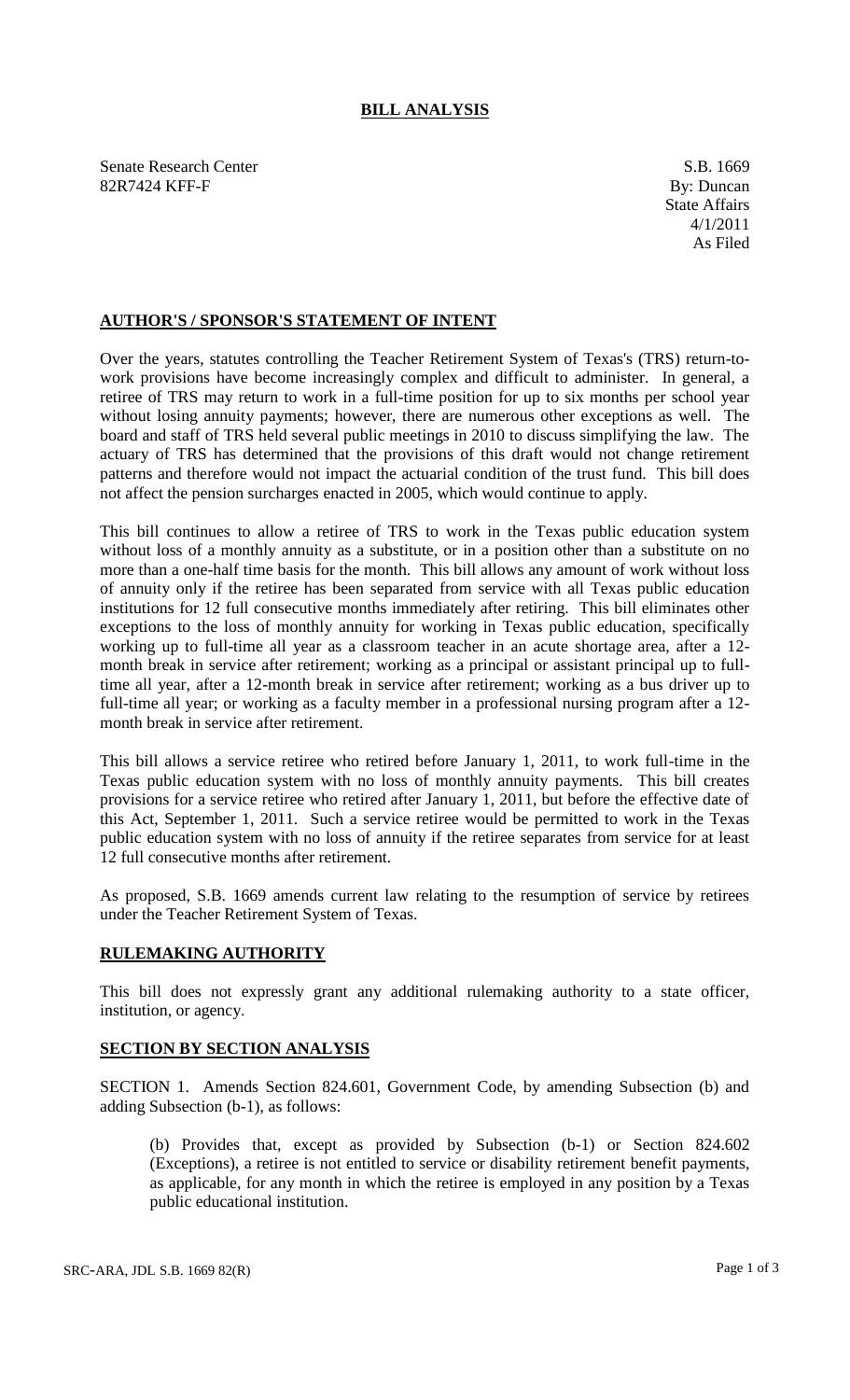(b-1) Provides that Subsection (b) does not apply to a retiree under Section 824.202 (Eligibility for Service Retirement) whose effective date of retirement is on or before January 1, 2011.

SECTION 2. Reenacts Section 824.602(a), Government Code, as amended by Chapters 674 (S.B. 132) and 1359 (S.B. 1691), Acts of the 79th Legislature, Regular Session, 2005, and amends it, as follows:

(a) Prohibits the Teacher Retirement System of Texas (TRS), subject to Section 825.506 (Plan Qualification), under Section 824.601 (Loss of Monthly Benefits), to withhold a monthly benefit payment if the retiree is employed in a Texas public educational institution in certain positions, including in one or more positions on as much as a fulltime basis, if the retiree has been separated from service with all Texas public educational institutions for at least 12 full consecutive months, rather than if the work occurs in not more than six months of a school year that begins, after the retiree's effective date of retirement.

Deletes existing text prohibiting TRS, subject to Section 825.506, under Section 824.601, to withhold a monthly benefit payment if the retiree is employed in a Texas public educational institution in a position as a classroom teacher on as much as a full-time basis, if the retiree has retired under Section 824.202(a) (relating to the eligibility to retire and receive a standard service retirement annuity) or (a-1) (relating to a person who becomes a member of TRS on or after September 1, 2006, and his or her eligibility to retire and receive a standard service retirement annuity), is certified under Subchapter B (Certification of Educators), Chapter 21 (Educators), Education Code, to teach the subjects assigned, is teaching in an acute shortage area as determined by the board of trustees of a school district as provided by Subsection (m) (requiring the board of trustees by rule to determine whether there are acute shortage areas in the district), and has been separated from service with all public schools for at least 12 months; in a position as a principal, including as an assistant principal, on as much as a full-time basis, if the retiree has retired under Section 824.202(a) or (a-1) without reduction for retirement at an early age, is certified under Subchapter B, Chapter 21, Education Code, to serve as a principal, and has been separated from service with all public schools for at least 12 months; as a bus driver for a school district on as much as a full-time basis, if the retiree has retired under Section  $824.202(a)$  or  $(a-1)$ , and the retiree's primary employment is as a bus driver; or as a faculty member, during the period beginning with the 2005 fall semester and ending on the last day of the 2015 spring semester, in an undergraduate professional nursing program or graduate professional nursing program, as defined by Section 54.221 (Children of Professional Nursing Program Faculty), Education Code, and if the retiree has been separated from service with all public schools for at least 12 months.

SECTION 3. Amends Section 824.602(g), Government Code, as follows:

(g) Provides that the exceptions provided by Subsections (a)(2) and (a)(3) do not apply to disability retirees. Provides that TRS nevertheless may not withhold a monthly benefit payment under Section 824.601 if:

(1) a disability retiree is employed in a Texas public educational institution in a position, other than as a substitute, for a period not to exceed three consecutive months, rather than three consecutive months of the school year;

(2) the work occurs in a period, designated by the disability retiree, of no more than three consecutive months, rather than three consecutive months of a school year;

(3) the disability retiree executes on a form and at a time prescribed by TRS a written election to have this exception apply on a one-time trial basis in determining whether benefits are to be suspended for the months of employment after retirement and in determining whether a disability retiree is no longer mentally or physically incapacitated for the performance of duty; and